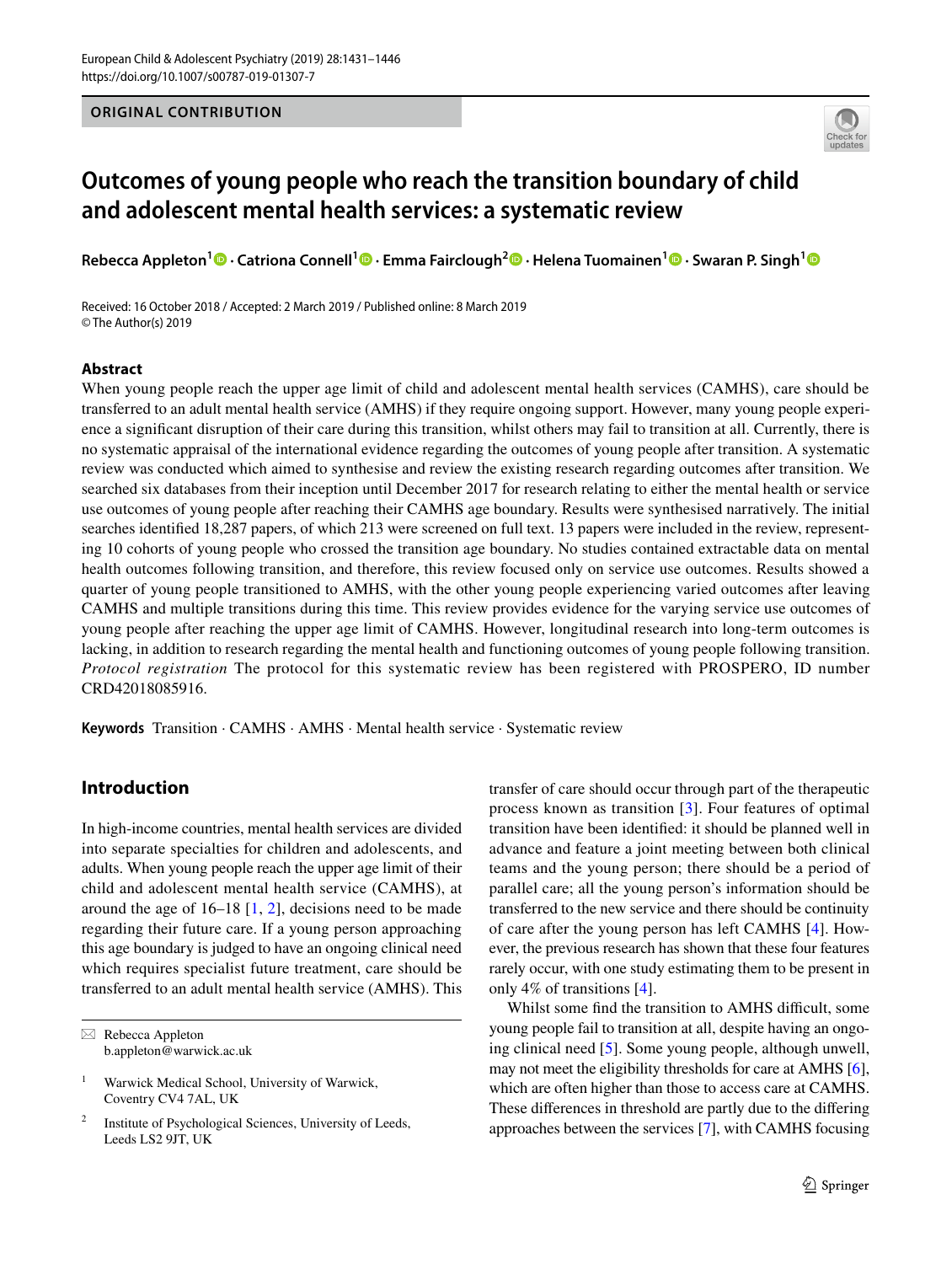on developmental and family problems, and AMHS specialising in the treatment of more severe chronic mental illnesses  $[8, 9]$  $[8, 9]$  $[8, 9]$ . The contrasting approaches between the se vices can also make it difficult for young people to adapt to care at AMHS  $[10]$ , which could lead to poor engagement with their new service [\[11](#page-14-10)].

Young people who do not successfully transition t AMHS despite still needing care are said to have falle through the gap between services. Currently, we do not know what happens to these young people, something which ha been called a "serious cause for concern"  $[4]$  $[4]$  $[4]$  (p310) and highlighted as a significant gap in our knowledge in a rece report by the National Health Service (NHS) Healthcar Safety Investigation Branch [[12](#page-14-11)] and in National Institute for Health and Care Excellence (NICE) transition guidelines [\[13\]](#page-14-12).

To the best of our knowledge, no study has attempted to systematically review and robustly collate the evidence regarding the clinical and functioning outcomes (e.g., illness severity and living skills) of young people once they have reached the upper limit of their CAMHS service. The research questions for this review are as follows: (1) what are the service use destinations of young people after they reach the CAMHS age boundary? (2) what are the mental health outcomes of young people after they reach the CAMHS age boundary?

# **Methods**

This systematic review was conducted and reported in concordance with the PRISMA guidelines. The protocol for this review was registered with PROSPERO, ID number CRD42018085916.

#### **Search strategy**

After the initial scoping searches, six bibliographic databases were searched (Medline, PsycINFO, CINAHL, Embase, and Web of Science) for the relevant literature from their inception until December 2017. Search terms were developed in collaboration with an information specialist, and contained terms relating to transition, young people, and mental health. An example search strategy can be found in Table [1.](#page-1-0) The reference lists of relevant systematic reviews which were identifed during title and abstract screening were hand searched for additional relevant studies, although none were identifed.

#### <span id="page-1-0"></span>**Table 1** An Example search strategy from Medline

| # | Searches                                                                                                |
|---|---------------------------------------------------------------------------------------------------------|
| 1 | continuity of care/ or exp transition to adult care/ or exp transi-<br>tional care/ or care pathway.mp. |
| 2 | ((transition or transfer* or continuity or interface) and care).mp.                                     |
| 3 | $1$ or $2$                                                                                              |
| 4 | mental health services.mp. or exp Mental Health Services/                                               |
| 5 | mental health.mp. or exp Mental Health/                                                                 |
| 6 | exp Mental Disorders/ or exp Psychiatry/ or psychiatr*.mp.                                              |
| 7 | mental illness*.mp.                                                                                     |
| 8 | camhs.mp.                                                                                               |
| 9 | amhs.mp.                                                                                                |
|   |                                                                                                         |

- 10 4 or 5 or 6 or 7 or 8 or 9
- 11 3 and 10
- 12 young adult.mp. or exp Young Adult/
- 13 exp Adolescent/ or adolescen\*.mp. or exp Child/
- 14 teenager\*.mp.
- 15 exp Pediatrics/ or p\*diatric.mp.
- 16 12 or 13 or 14 or 15
- 17 11 and 16

#### **Eligibility criteria**

Studies were eligible to be included if they provided details of the clinical or functional outcomes of a cohort of young people (from mid-late adolescence to early adulthood) who crossed the transition boundary of children's mental health services, or if they provided details of the service pathway taken by a cohort of young people who crossed the transition boundary. Here, we defne transition boundary as the upper age limit of a CAMHS. Conference abstracts were eligible to be included if the research had not been published elsewhere. There were no language restrictions in this review.

We did not include research involving the transition of young people with physical illnesses, neurological conditions (e.g., epilepsy), young people with a severe learning disability, or young people who were not transitioning in a mental health service. Case studies, editorials, literature or systematic reviews, opinion pieces, and policy documents were also excluded.

## **Study selection**

After de-duplication of references, titles and abstracts were screened by one reviewer (RA), and a random 10% were screened by another member of the research team (EF). Agreement was high between both reviewers  $(k_{\text{max}}=0.85)$ . Any references which met the inclusion criteria were then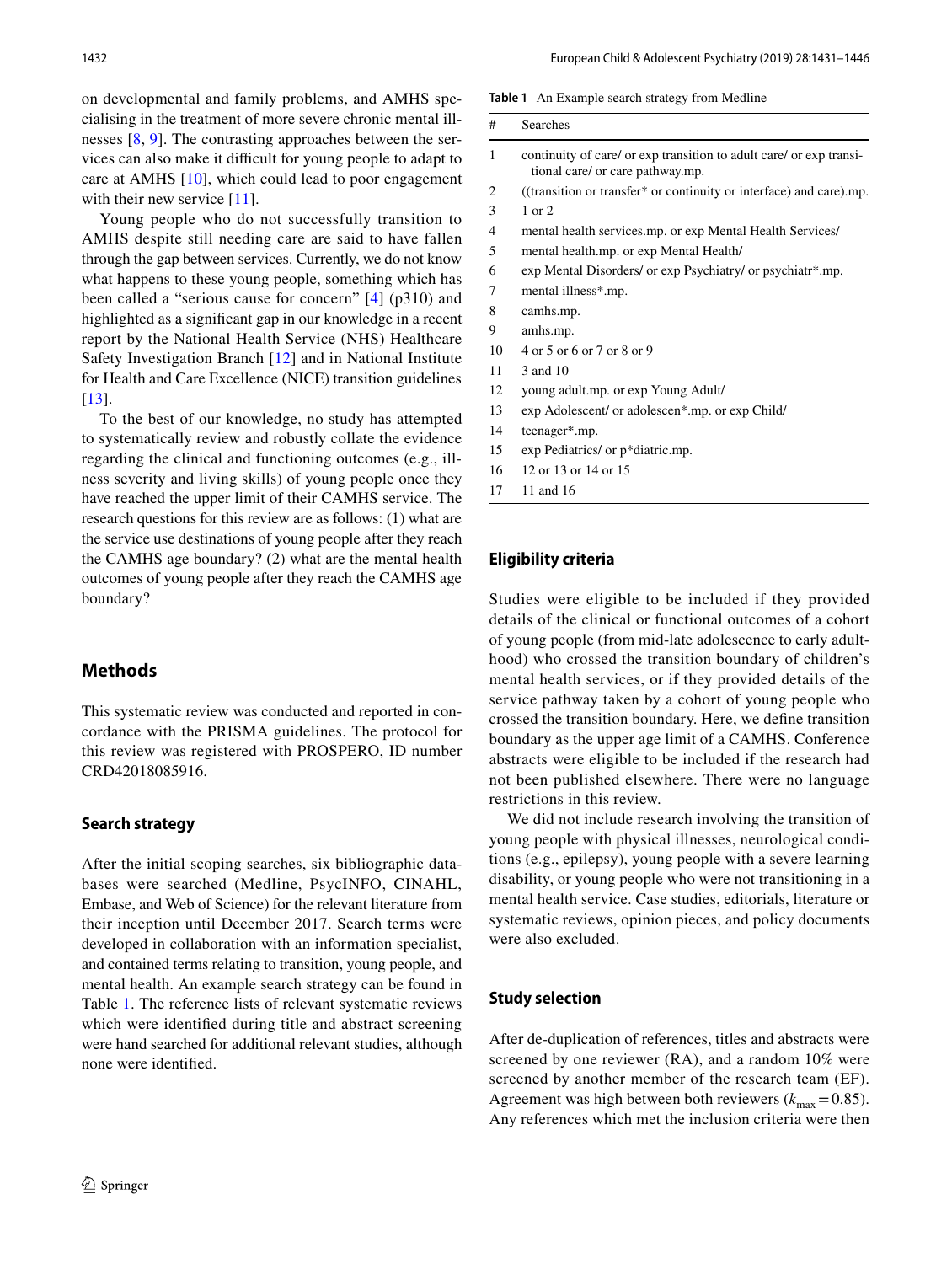screened by full text by two reviewers independently (split between RA, EF, and CC). If the title and abstract did not contain sufficient information to decide on eligibility, then they were included for full-text screening. Any disagreement between reviewers was resolved through discussion.

#### **Quality assessment**

Quality assessment of included studies was conducted independently by two reviewers (RA and CC) using a modifed version of the Newcastle–Ottawa Scale [\[14](#page-14-13)]. All studies were included regardless of quality due to the lack of research in this area; however, the results of quality assessment were used to inform the narrative synthesis of results.

#### **Data extraction**

A data extraction tool was piloted on a small number of included studies, modifed, and then used to extract data from all studies. It included the following headings: year of publication, country of origin, aims, study design, sampling method, methodology, results, and how results were presented. Data extraction was carried out by two reviewers independently (RA and CC).

#### **Data synthesis**

Data were synthesised narratively using steps adapted from Popay et al.  $[15]$ . These are: (1) to develop a preliminary synthesis of fndings of included studies; (2) to explore relationships in the data; (3) to assess the robustness of the synthesis. A meta-analysis was not conducted due to the heterogeneity of the included studies.

## **Results**

## **Study selection**

After duplicates were removed, 18,287 studies remained for screening by title and abstract. 213 studies were included for full-text screening, of which 200 studies were excluded to leave 13 studies for inclusion in this review, representing 10 diferent cohorts of young people crossing the CAMHS transition boundary. Figure [1](#page-3-0) illustrates the paper selection process. Only one study explored mental health outcomes after transition  $[16]$  $[16]$ ; however, this data could not be extracted as CAMHS leavers were grouped with looked after children. Therefore, only information on service use outcomes following transition will be discussed in this review.

#### **Study characteristics**

The 13 included studies represent research carried out in six diferent countries, Canada [[17\]](#page-15-0), England [\[2](#page-14-1)[–4,](#page-14-3) [16](#page-14-15), [18](#page-15-1), [19](#page-15-2)], the Republic of Ireland [\[5](#page-14-4), [20](#page-15-3)], France [\[21](#page-15-4)], Australia [\[22](#page-15-5)], and Italy [[23,](#page-15-6) [24](#page-15-7)]. Two studies were service evaluations [[17,](#page-15-0) [19](#page-15-2)]: one was a questionnaire study [[24\]](#page-15-7), one was a longitudinal study [\[16](#page-14-15)], and the remaining nine had a retrospective cohort study design [\[2–](#page-14-1)[5,](#page-14-4) [18](#page-15-1), [20–](#page-15-3)[23\]](#page-15-6). Seven of the studies involved all young people in a cohort of CAMHS leavers, whilst four focused only on young people with attentiondeficit/hyperactivity disorder (ADHD)  $[2, 19, 20, 24]$  $[2, 19, 20, 24]$  $[2, 19, 20, 24]$  $[2, 19, 20, 24]$  $[2, 19, 20, 24]$  $[2, 19, 20, 24]$  $[2, 19, 20, 24]$ . The sample sizes in the included studies ranged from 20 to 4226 young people. Table [2](#page-4-0) shows further details of the included studies.

## **Risk of bias**

The quality of the included studies varied, with 10 being of good quality and three being of poor quality (see Table [2](#page-4-0) for more details). Studies were rated as poor if they did not include a measure of clinical need to transition or a breakdown of transition for diferent subgroups (e.g., different diagnoses, age groups, severity of illness, etc.) and if detailed baseline information of the cohort was missing.

#### **Synthesis of results**

The synthesis of individual study fndings shows a care gap at the end of CAMHS, with only 24% of young people transitioning to AMHS after reaching their CAMHS age boundary (see Table [3](#page-11-0) for details). Three studies [\[4](#page-14-3), [5,](#page-14-4) [16](#page-14-15)] explored the service use destinations of young people who had an ongoing clinical need at the end of CAMHS and found that some did not receive an AMHS referral, despite still being judged to need ongoing care, with fgures ranging from 42 to 84% (the latter fgure includes some looked after children in Memarzia et al. [[16](#page-14-15)]). In addition, four studies [[19](#page-15-2), [20,](#page-15-3) [22](#page-15-5), [24\]](#page-15-7) showed that 103 young people were discharged from CAMHS, only for them to be referred to AMHS by their GP.

A quarter of young people remained at CAMHS after crossing the transition boundary, whilst another quarter transitioned to AMHS. The other 50% had varied service use destinations; however, in most studies, the follow-up periods were not long enough to fnd out what happened to these young people after being discharged from CAMHS. Disengagement was high, with all but four studies [\[16,](#page-14-15) [22–](#page-15-5)[24\]](#page-15-7) including disengagement as an outcome after young people left care at CAMHS. The number of young people who were discharged due to disengagement was recorded in all but one study [\[2](#page-14-1)], with disengagement ranging from 3 to 40% of young people.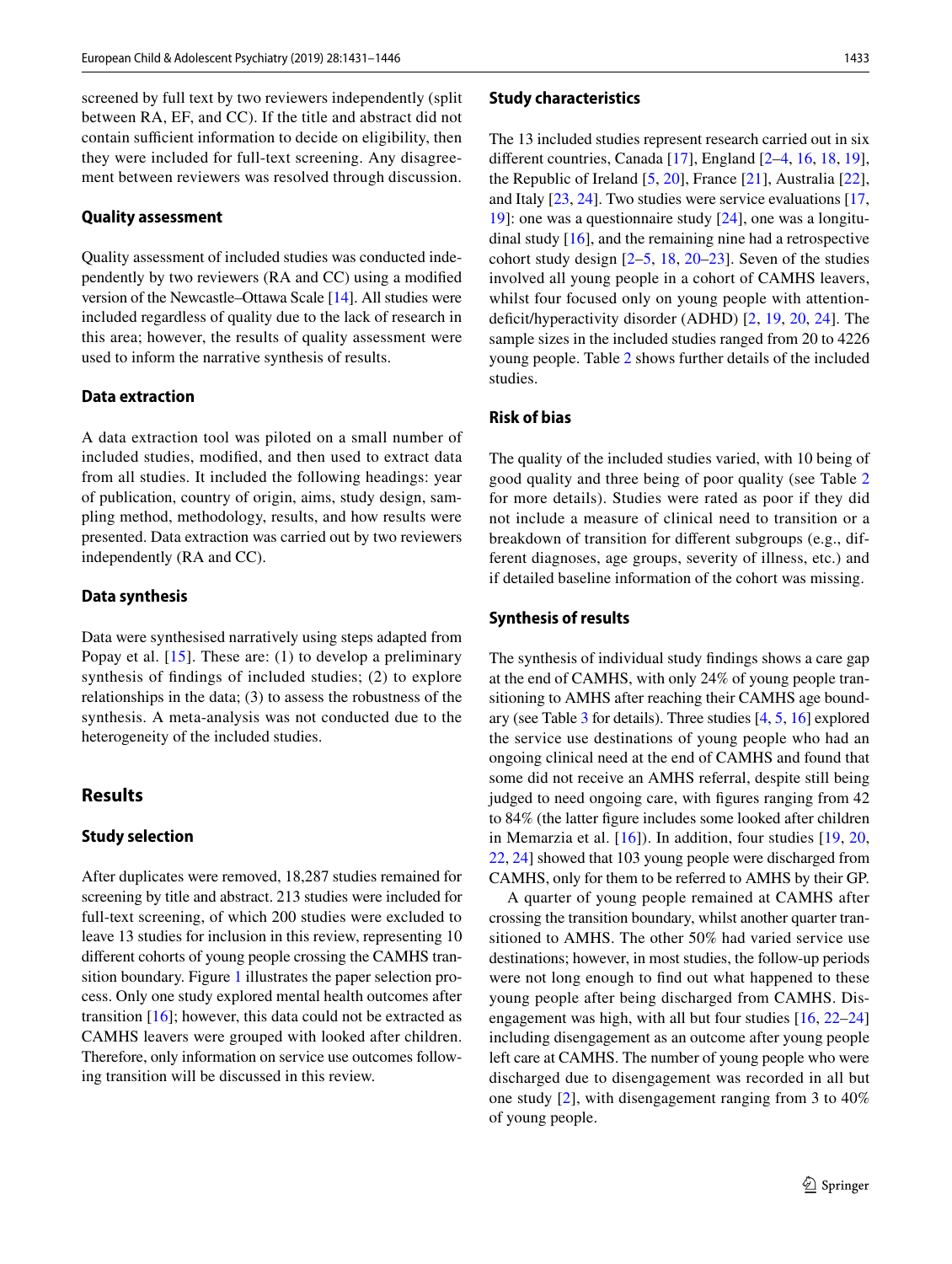<span id="page-3-0"></span>**Fig. 1** PRISMA fowchart showing screening of identifed papers

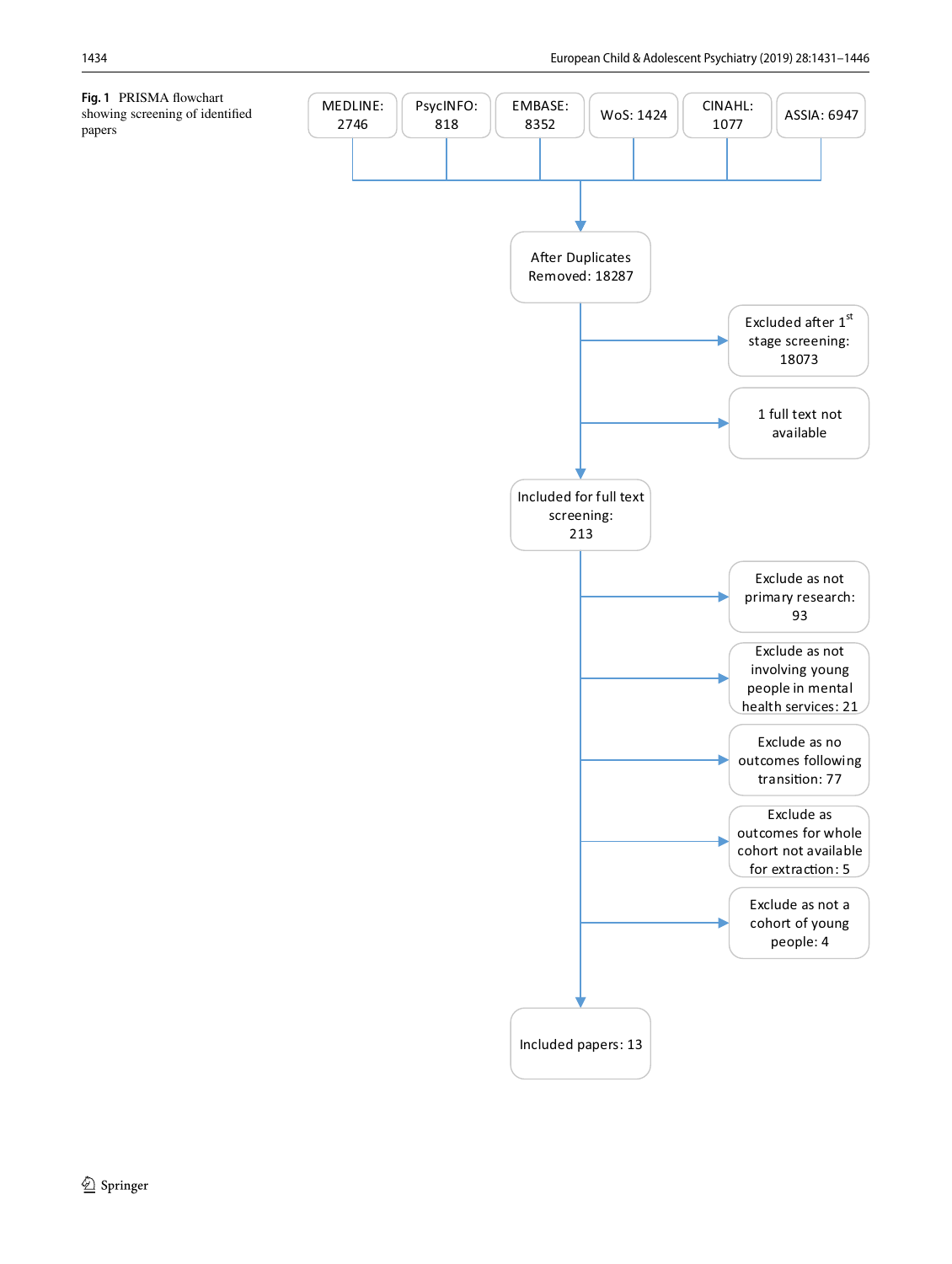<span id="page-4-0"></span>

| Table 2 Description of included studies |                                                                                                                                           |                      |                                     |                                                                                                                                                                   |                                                                                                   |                                                                                                                                                                                                                                                                                                                                                                                                                                                                                                                                                                                                                                                                                                                                                                                                               |                            |
|-----------------------------------------|-------------------------------------------------------------------------------------------------------------------------------------------|----------------------|-------------------------------------|-------------------------------------------------------------------------------------------------------------------------------------------------------------------|---------------------------------------------------------------------------------------------------|---------------------------------------------------------------------------------------------------------------------------------------------------------------------------------------------------------------------------------------------------------------------------------------------------------------------------------------------------------------------------------------------------------------------------------------------------------------------------------------------------------------------------------------------------------------------------------------------------------------------------------------------------------------------------------------------------------------------------------------------------------------------------------------------------------------|----------------------------|
| Study                                   | Title                                                                                                                                     | of origin<br>Country | Study design                        | Age group                                                                                                                                                         | Participants                                                                                      | Results                                                                                                                                                                                                                                                                                                                                                                                                                                                                                                                                                                                                                                                                                                                                                                                                       | Quality<br>assess-<br>ment |
| Cappelli et al. [17]                    | adult mental health and<br>Transitioning youth into<br>addiction services: An<br>of the youth transition<br>outcome evaluation<br>project | Canada               | Service evaluation                  | between ages of 16<br>Young people (YP)<br>and $24$                                                                                                               | 215 Young people (YP)<br>to the transition pro-<br>accessing CAMHS<br>who were referred<br>gramme | transitioned were more<br>ment $(x^2(1, 115) = 4.76$ ,<br>Young people (YP) who<br>services. YP who tran-<br>remaining on the wait-<br>number of visits to the<br>sitioned as opposed to<br>likely to have a higher<br>psychological distress<br>remained on the wait-<br>tional defiant disorder<br>likely to have opposi-<br>$p = 0.044$ ) than those<br>reported more unmet<br>iour $(x^2(1,59) = 3.84$ ,<br>$p = 0.006$ or ADHD<br>ing list had a higher<br>of antisocial behav-<br>$p = 0.012$ ). YP who<br>score on a measure<br>an anxiety disorder<br>emergency depart-<br>who engaged with<br>$(x^2(3, 106) = 10.98,$<br>ing list were more<br>$(x^2(1, 199) = 4.05,$<br>$(x^2(1,200)=7.64,$<br>$p = 0.05$ ) or have<br>$(x^2(1,200)=4.83,$<br>needs relating to<br>$p = 0.029$ ) and<br>$p = 0.028$ | Good                       |
| Islam et al. [18]                       | transition from child to<br>for young people who<br>the gap! Outcomes<br>Mind how you cross<br>failed to make the<br>adult services       | England              | Retrospective case note<br>analysis | sitioned to AMHS after<br>12 month study period<br>and had not been tran-<br>reaching the CAMHS<br>YP who reached transi-<br>tion boundary during<br>age boundary | health needs, but were<br>64 YP who had mental<br>not transitioned to<br><b>AMHS</b>              | The majority of YP who<br>did not transition were<br>disorder (48.4%). The<br>with a diagnosis of an<br>diagnostic group who<br>emotional or neurotic<br>those with a neurode-<br>velopmental disorder<br>did not transition to<br>next most common<br>AMHS were those<br>(23.4%)                                                                                                                                                                                                                                                                                                                                                                                                                                                                                                                             | Good                       |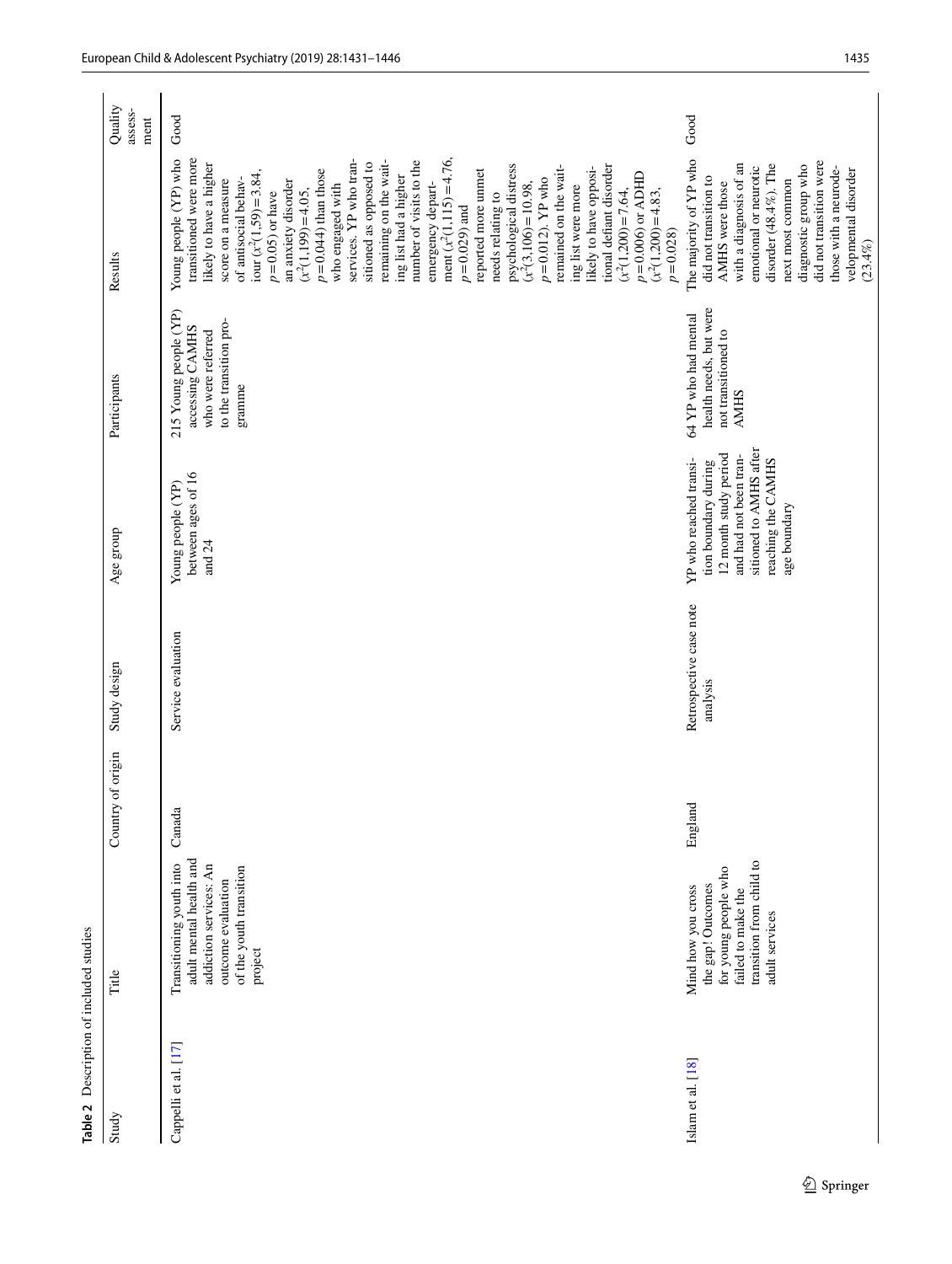|            | Table 2 (continued)   |                                                                                                                                                |                      |                                     |                                                                                                                                                   |                                                                           |                                                                                                                                                                                                                                                                                                                                                                                                                                                                                                                                                                      |                            |
|------------|-----------------------|------------------------------------------------------------------------------------------------------------------------------------------------|----------------------|-------------------------------------|---------------------------------------------------------------------------------------------------------------------------------------------------|---------------------------------------------------------------------------|----------------------------------------------------------------------------------------------------------------------------------------------------------------------------------------------------------------------------------------------------------------------------------------------------------------------------------------------------------------------------------------------------------------------------------------------------------------------------------------------------------------------------------------------------------------------|----------------------------|
| 2 Springer | Study                 | Title                                                                                                                                          | of origin<br>Country | Study design                        | Age group                                                                                                                                         | Participants                                                              | Results                                                                                                                                                                                                                                                                                                                                                                                                                                                                                                                                                              | Quality<br>assess-<br>ment |
|            | McNicholas et al. [5] | the Republic of Ireland<br>CAMHS to AMHS in<br>Who is in the transition<br>gap? Transition from                                                | Republic of Ireland  | Retrospective case note<br>analysis | vice when they reached<br>12 month study period<br>were open to the ser-<br>of that service in the<br>Cases included if YP<br>the upper age limit | <b>CAMHS</b> transition<br>62 YP who crossed<br>boundary                  | AMHS (45%). Refusal<br>parent/carer was also<br>Several of the YP with<br>a common reason for<br>diagnosis of psycho-<br>with YP more likely<br>were not referred to<br>health need $(n=47)$<br>sis $(x^2(2, 45) = 8.96$ ,<br>with a diagnosis of<br>non-referral $(23\%)$ .<br>likely to refuse the<br>an ongoing mental<br>referred to AMHS,<br>$p = 0.02, V = 0.45$ ).<br>to make the transi-<br>by the YP or their<br>ADHD were most<br>$p=0.01, V=0.44$<br>referral to AMHS<br>tion if they had a<br>32% of YP were<br>$(x^2(2, 45) = 6.81,$<br>In contrast, YP | Good                       |
|            | Memarzia et al. [16]  | mental health or social<br>outcomes 1 year later<br>care services: predic-<br>tors of mental health<br>Adolescents leaving<br>and psychosocial | England              | Longitudinal cohort<br>study        | YP aged 17-18 facing<br>transition                                                                                                                | 26 YP who were about<br>and 27 looked after<br>to leave CAMHS<br>children | data were grouped with<br>not be extracted for the<br>(82%) were discharged<br>CAMHS, the majority<br>health outcomes were<br>CAMHS leavers, as<br>recorded, but could<br>to AMHS. Mental<br>to their GP, whilst<br>14% were referred<br>Of the YP who left<br>the whole cohort                                                                                                                                                                                                                                                                                      | Good                       |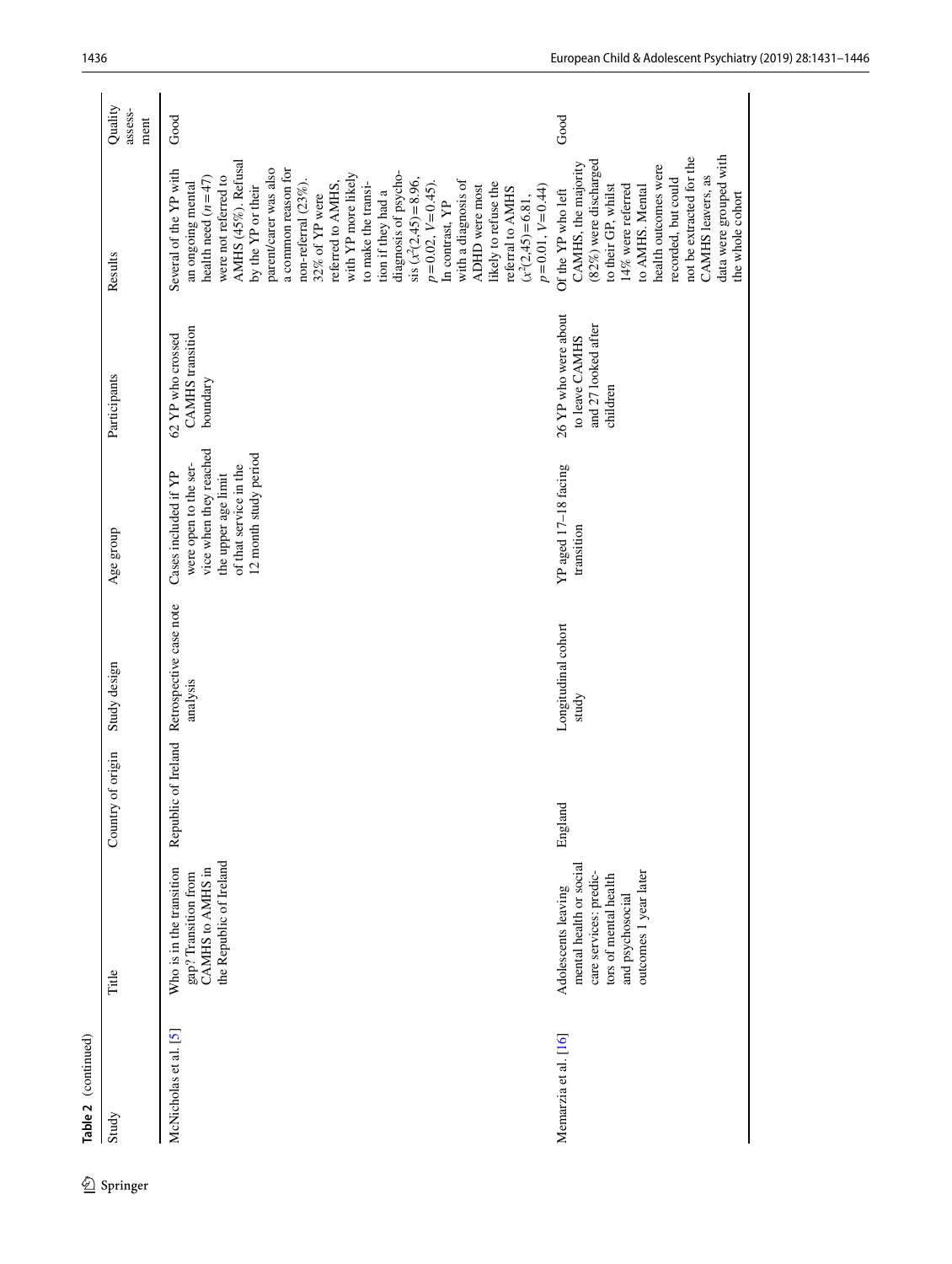| Table 2 (continued)              |                                                                                                         |                      |                                     |                                                                                                                                              |                                                       |                                                                                                                                                                                                                                                                                                                                                                               |                            |
|----------------------------------|---------------------------------------------------------------------------------------------------------|----------------------|-------------------------------------|----------------------------------------------------------------------------------------------------------------------------------------------|-------------------------------------------------------|-------------------------------------------------------------------------------------------------------------------------------------------------------------------------------------------------------------------------------------------------------------------------------------------------------------------------------------------------------------------------------|----------------------------|
| Study                            | Title                                                                                                   | of origin<br>Country | Study design                        | Age group                                                                                                                                    | Participants                                          | Results                                                                                                                                                                                                                                                                                                                                                                       | Quality<br>assess-<br>ment |
| Moosa and Sandhu <sup>[19]</sup> | with ADHD: a model<br>services for patients<br>children's to adult<br><b>Transition</b> from<br>of care | England              | Service evaluation                  | ADHD who were open<br>Adolescents 15 or over<br>with a diagnosis of<br>to CAMHS                                                              | who were 15 or older<br>247 YP with ADHD<br>in CAMHS  | ing its implementation.<br>AMHS increased from<br>the service, which was<br>after they had reached<br>the upper age limit of<br>Before this scheme was<br>reduced to 14 follow-<br>remained at CAMHS<br>introduced, 134 YP<br>$67$ to $95\%$ after the<br>The referral rate to<br>new initiative                                                                              | Good                       |
| Ogundele <sup>[2]</sup>          | Transitional care to adult<br>ADHD services in a<br>North West England<br>District                      | England              | Retrospective case note<br>analysis | were eligible for transi-<br>Adolescents with ADHD<br>from childhood who<br>reached 16 years old<br>tion to AMHS, who<br>during study period | eligible for transition<br>104 YP who were<br>to AMHS | were discharged within<br>of YP were referred to<br>an AMHS, and $18\%$ to<br>or self-discharge. 15%<br>without referral, often<br>a CAMHS service. Of<br>due to disengagement<br>the following 2 years<br>another service, 32%<br>these YP referred to<br>paediatric services<br>discharged from<br>65% of YP were                                                           | Poor                       |
| Paul et al. [3]                  | Transfers and transitions<br>adult mental health<br>between child and<br>services                       | England              | Retrospective case note<br>analysis | 12 month study period<br>YP who reached transi-<br>tion boundary during                                                                      | transition boundary<br>154 YP who crossed             | or not having an appro-<br>thinking AMHS would<br>to, delayed referral, or<br>not accept the referral<br>ongoing clinical need,<br>102 were referred to<br>priate service to refer<br>non-referral were the<br>Of the 131 YP with an<br>common reasons for<br>AMHS and 90 were<br>refusal by the YP or<br>accepted. The most<br><b>CAMHS</b> clinicians<br>their parent/carer | Good                       |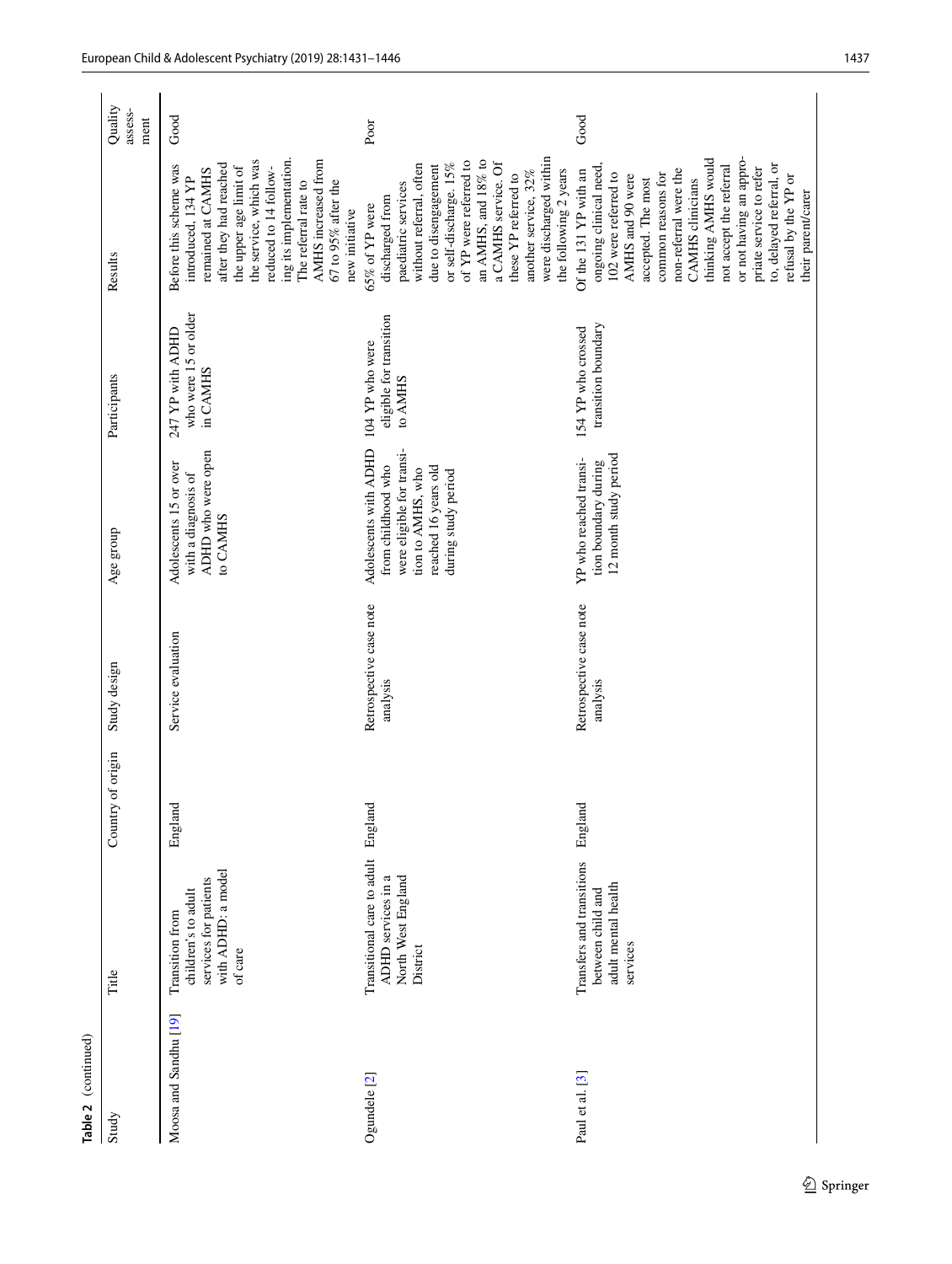| Australia<br>mental health services:<br>Determinants of transi-<br>A Western Australian<br>tion from child and<br>adolescent to adult<br>Pilot Study<br>Title<br>Perera et al. [22]<br>Study | Country of origin | Study design                        |                                                                                                       |                                                                  |                                                                                                                                                                                                                                                                                                                                                                                                                                                                                                                      |                            |
|----------------------------------------------------------------------------------------------------------------------------------------------------------------------------------------------|-------------------|-------------------------------------|-------------------------------------------------------------------------------------------------------|------------------------------------------------------------------|----------------------------------------------------------------------------------------------------------------------------------------------------------------------------------------------------------------------------------------------------------------------------------------------------------------------------------------------------------------------------------------------------------------------------------------------------------------------------------------------------------------------|----------------------------|
|                                                                                                                                                                                              |                   |                                     | Age group                                                                                             | Participants                                                     | Results                                                                                                                                                                                                                                                                                                                                                                                                                                                                                                              | Quality<br>assess-<br>ment |
|                                                                                                                                                                                              |                   | Retrospective case note<br>analysis | within transition age<br>30/06/13 if YP were<br>CAMHS closed cases<br>from 01/06/04 to<br>$(16 - 21)$ | 245 YP discharged from<br><b>CAMHS</b> at transition<br>boundary | hood of engagement at<br>lar, YP with a neurotic<br>AMHS $(x^2(2)=10.99$ ,<br>$p < 0.001$ ). In particu-<br>diagnosis was associ-<br>CAMHS were identi-<br>with a mood or other<br>at AMHS than those<br>types of disorder (all<br>likely to be engaged<br>ated with the likeli-<br>and referred but not<br>$zs \ge 2.25$ , $ps \le 0.01$ )<br>tion pathways from<br>accepted. CAMHS<br>directly referred to<br>disorder were less<br>referral to AMHS,<br>fied: not referred,<br>AMHS, delayed<br>Four main transi- | Good                       |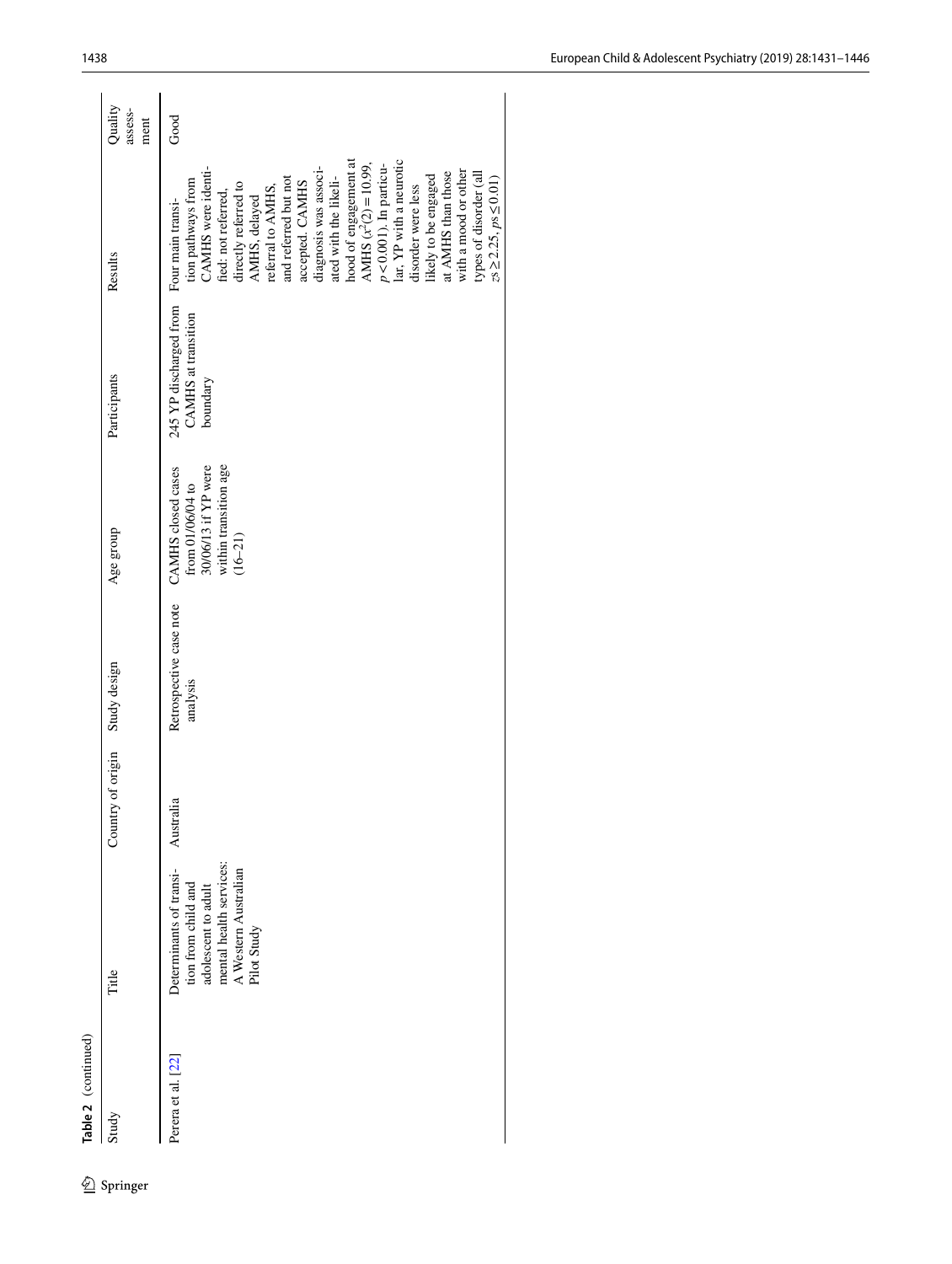| Table 2 (continued)   |                                                                                                                                                                             |                      |                                                           |                                                                                                                               |                                                                              |                                                                                                                                                                                                                                                                                                                                                                                                                                                                                                                                                                    |                            |
|-----------------------|-----------------------------------------------------------------------------------------------------------------------------------------------------------------------------|----------------------|-----------------------------------------------------------|-------------------------------------------------------------------------------------------------------------------------------|------------------------------------------------------------------------------|--------------------------------------------------------------------------------------------------------------------------------------------------------------------------------------------------------------------------------------------------------------------------------------------------------------------------------------------------------------------------------------------------------------------------------------------------------------------------------------------------------------------------------------------------------------------|----------------------------|
| Study                 | Title                                                                                                                                                                       | of origin<br>Country | Study design                                              | Age group                                                                                                                     | Participants                                                                 | Results                                                                                                                                                                                                                                                                                                                                                                                                                                                                                                                                                            | Quality<br>assess-<br>ment |
| Reale et al. [24]     | clinician's experiences<br>mental health services<br>hyperactivity disorder<br>with attention-deficit/<br>in Italy: parent's and<br>for young people<br>Transition to adult | Italy                | Qualitative questionnaire Parents of adolescents<br>study | mailing list of support<br>reached adulthood-<br>identified through<br>with ADHD who<br>group                                 | representing 24 young<br>Parents and clinicians<br>of YP with ADHD<br>adults | service was no ongoing<br>most common outcome<br>health service and 17%<br>the transition boundary<br>good health (12%). No<br>Results showed that the<br>discharged because of<br>service, although 21%<br>were receiving care in<br>by a private specialist.<br>care (38%), excluding<br>the YP who had been<br>service after crossing<br>YP had been referred<br>a public adult mental<br>A further 12% of YP<br>care at the children's<br>from their children's<br>continued to receive<br>following transition<br>to the adult service<br>from the children's | Poor                       |
| Schandrin et al. [21] | to adult mental health<br>Transition from child<br>retrospective study<br>services: a French                                                                                | France               | Retrospective case note<br>analysis                       | pital during the 2 year<br>was initiated at a hos-<br>CAMHS to AMHS<br>Every patient whose<br>transition from<br>study period | 31 YP who transition<br>had been initiated                                   | pleted in 90% of cases;<br>At 3 months following<br>engaged, although this<br>tinuity of care during<br>between the services.<br>transition to AMHS,<br>fell to 45% at one to<br>3 months of no care<br>experienced discon-<br>their transition with<br>however, YP often<br>Transition was com-<br>84% were actively<br>an average gap of<br>3 years later                                                                                                                                                                                                        | Poor                       |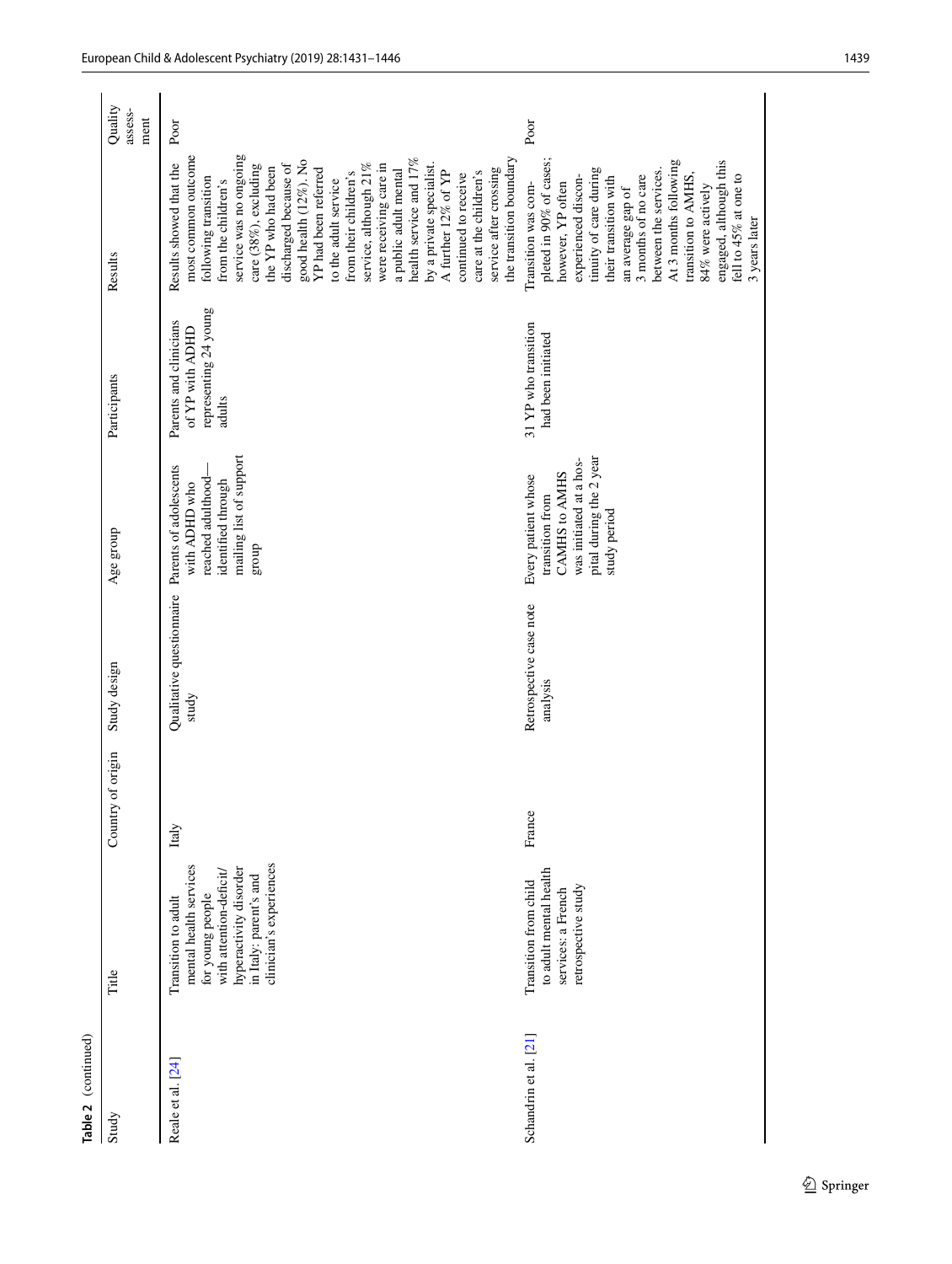| Study            |                          |                      |                         |                     |                     |                            |                            |
|------------------|--------------------------|----------------------|-------------------------|---------------------|---------------------|----------------------------|----------------------------|
|                  | Title                    | of origin<br>Country | Study design            | Age group           | Participants        | Results                    | Quality<br>assess-<br>ment |
| Singh et al. [4] | Process, outcome and     | England              | Retrospective case note | See Paul et al. [3] | 154 YP who crossed  | YP were more likely        | Good                       |
|                  | experience of transition |                      | analysis                |                     | transition boundary | to be referred to          |                            |
|                  | from child to adult      |                      |                         |                     |                     | AMHS if they had           |                            |
|                  | mental healthcare:       |                      |                         |                     |                     | been admitted under        |                            |
|                  | multiperspective study   |                      |                         |                     |                     | the Mental Health          |                            |
|                  |                          |                      |                         |                     |                     | Act (OR 5.0; 95% CI        |                            |
|                  |                          |                      |                         |                     |                     | clustered 1.6-15.5;        |                            |
|                  |                          |                      |                         |                     |                     | $p = 0.01$ ), had a severe |                            |
|                  |                          |                      |                         |                     |                     | and enduring mental        |                            |
|                  |                          |                      |                         |                     |                     | illness (OR 2.82; 95%      |                            |
|                  |                          |                      |                         |                     |                     | CI clustered $0.8-9.6$ ;   |                            |
|                  |                          |                      |                         |                     |                     | $p = 0.01$ ), were on      |                            |
|                  |                          |                      |                         |                     |                     | medication at the          |                            |
|                  |                          |                      |                         |                     |                     | time of transition (OR     |                            |
|                  |                          |                      |                         |                     |                     | 7.85; 95% CI clustered     |                            |
|                  |                          |                      |                         |                     |                     | $1.5-40.9; p=0.01$         |                            |
|                  |                          |                      |                         |                     |                     | or had a comorbid-         |                            |
|                  |                          |                      |                         |                     |                     | ity (OR 2.36; 95%          |                            |
|                  |                          |                      |                         |                     |                     | CI clustered 1.7-3.4;      |                            |
|                  |                          |                      |                         |                     |                     | $p < 0.01$ ). YP with      |                            |
|                  |                          |                      |                         |                     |                     | emerging personality       |                            |
|                  |                          |                      |                         |                     |                     | disorder were reported     |                            |
|                  |                          |                      |                         |                     |                     | to be more likely to       |                            |
|                  |                          |                      |                         |                     |                     | fall through the gap;      |                            |
|                  |                          |                      |                         |                     |                     | however, the numbers       |                            |
|                  |                          |                      |                         |                     |                     | were too small to draw     |                            |
|                  |                          |                      |                         |                     |                     | statistically significant  |                            |
|                  |                          |                      |                         |                     |                     | conclusions                |                            |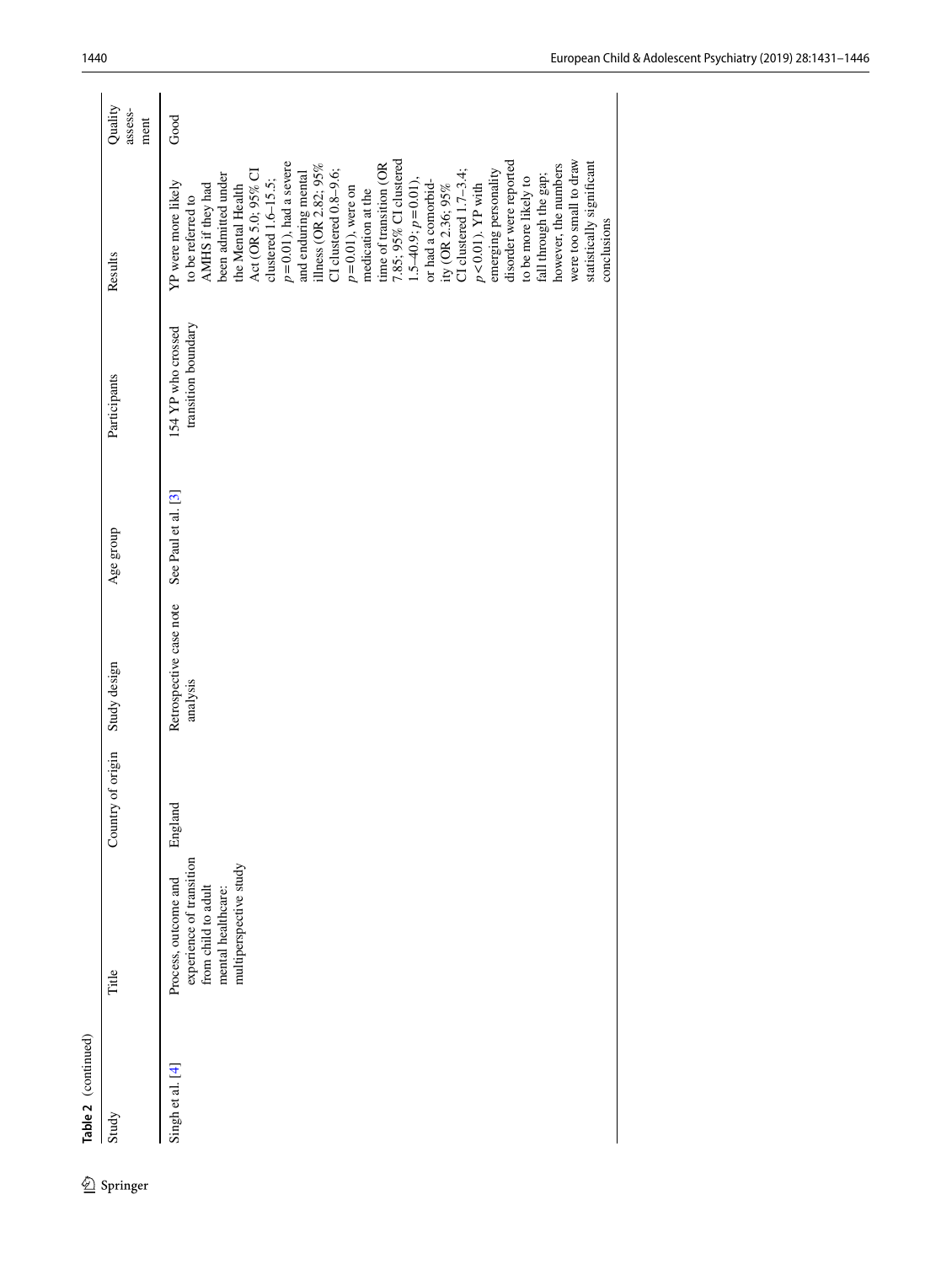| Table 2 (continued)       |                                                                                                                                                              |                      |                                                |                                                                                                                                         |                                                                                         |                                                                                                                                                                                                                                                                                                                                                                                                                                                                                                                             |                            |
|---------------------------|--------------------------------------------------------------------------------------------------------------------------------------------------------------|----------------------|------------------------------------------------|-----------------------------------------------------------------------------------------------------------------------------------------|-----------------------------------------------------------------------------------------|-----------------------------------------------------------------------------------------------------------------------------------------------------------------------------------------------------------------------------------------------------------------------------------------------------------------------------------------------------------------------------------------------------------------------------------------------------------------------------------------------------------------------------|----------------------------|
| Study                     | Title                                                                                                                                                        | of origin<br>Country | Study design                                   | Age group                                                                                                                               | Participants                                                                            | Results                                                                                                                                                                                                                                                                                                                                                                                                                                                                                                                     | Quality<br>assess-<br>ment |
| Stagi et al. [23]         | from a regional survey<br>Continuity of care from<br>to adult mental health<br>child and adolescent<br>services: evidence<br>in Northern Italy               | Italy                | Retrospective case note<br>analysis            | base as having attended<br>listed in a health data-<br>CAMHS in a 3 year<br>YP aged 16 or older<br>period. Received<br>formal diagnosis | the CAMHS transition<br>8239 YP who crossed<br>boundary                                 | additional 241 received<br>AMHS. YP were more<br>95% CI 1.51-2.99). Of<br>transition if they had a<br>pervasive developmen-<br>tal disorder (OR 2.13;<br>the 2771 YP referred<br>period, 19.4% of YP<br>to AMHS, 580 were<br>joint care from both<br>diagnosis of schizo-<br>disorders (OR 3.92;<br>Over the $4$ year study<br>were transferred to<br>a personality disor-<br>95% CI 2.17-7.08)<br>der (OR 2.69; 95%<br>likely to make this<br>CI $1.89 - 3.83$ ) or a<br>phrenia or related<br>accepted and an<br>services | Good                       |
| Tatlow-Golden et al. [20] | mental health services<br>hyperactivity disorder<br>with attention-deficit/<br>child and adolescent<br>in Ireland: case note<br>Transitioning from<br>review | Republic             | of Ireland Retrospective case note<br>analysis | [5]. Sample of YP with<br>ADHD included in this<br>See McNicholas et al.<br>paper                                                       | boundary and had a<br>diagnosis of ADHD<br><b>CAMHS</b> transition<br>20 YP who crossed | None of these YP were<br>directly referred to a<br>public AMHS                                                                                                                                                                                                                                                                                                                                                                                                                                                              | Good                       |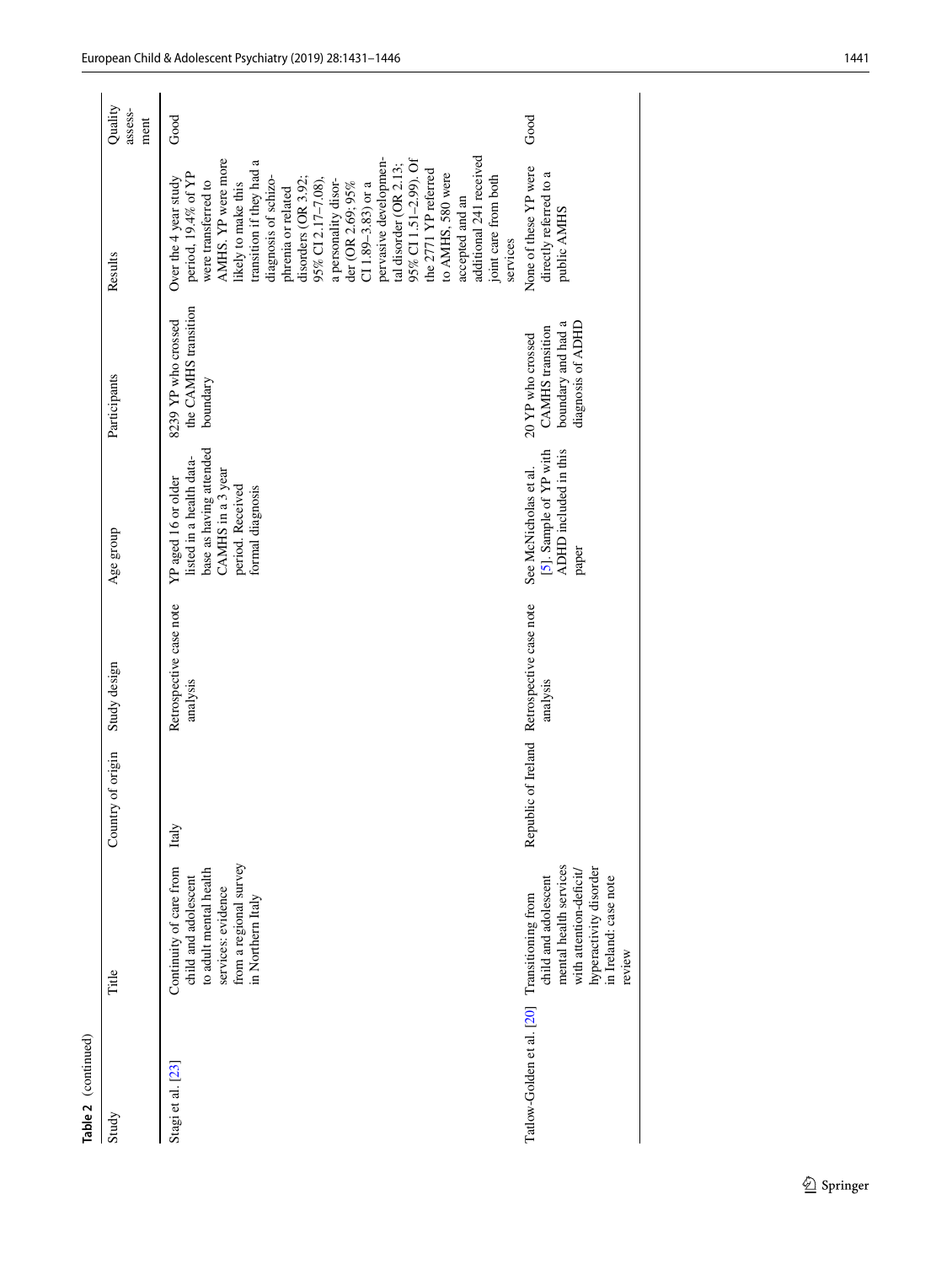| 127<br>Transition to AMHS           | [3], Singh et al. $[4]$<br>et al. [17] | et al. [18], Paul et al. | McNicholas et al. [5]<br><b>ITRACK</b> cohort | outcomes Tatlow-<br>long-term ADHD<br>ITRACK cohort- | et al. [16]             | Sandhu <sup>[19]</sup> | Ogundele <sup>[2]</sup> | Perera<br>et al.<br>[22] | Reale<br>et al.<br>[24] | Schandrin<br>et al. [21] | Stagi et al. [23] | Total                   |
|-------------------------------------|----------------------------------------|--------------------------|-----------------------------------------------|------------------------------------------------------|-------------------------|------------------------|-------------------------|--------------------------|-------------------------|--------------------------|-------------------|-------------------------|
|                                     |                                        |                          |                                               | Golden et al. [20]                                   |                         |                        |                         |                          |                         |                          |                   |                         |
|                                     | 90                                     |                          | $\overline{1}$                                |                                                      | $\sim$                  | 54                     | $\overline{16}$         | $\mathcal{O}$            |                         | 28                       | 821               | 1255                    |
| Engaged at AMHS <sup>a</sup>        | 76                                     |                          |                                               |                                                      |                         |                        | $\mathbf{r}$            |                          |                         | 26                       |                   | 115                     |
| Not referred-dis-<br>charged        | S                                      |                          | $\circ$                                       |                                                      |                         |                        |                         | J.                       |                         |                          |                   | $\overline{\mathbf{c}}$ |
| Vot referred-<br>unknown            | 4                                      |                          |                                               |                                                      |                         |                        |                         | 88                       |                         |                          |                   | 93                      |
| Not referred-<br><b>CAMHS</b>       |                                        |                          | $\overline{c}$                                |                                                      |                         | 80                     |                         |                          | ξ                       |                          | 1214              | 1311                    |
| Not referred—other <sup>b</sup>     | $20\,$                                 |                          |                                               |                                                      |                         | σ                      |                         |                          |                         |                          |                   | $30\,$                  |
| Refused-disengaged                  |                                        |                          | 2                                             |                                                      |                         |                        |                         |                          |                         |                          |                   | S                       |
| Refused-discharged                  | $\Xi$                                  |                          | 3                                             |                                                      |                         |                        |                         |                          |                         |                          |                   | $\overline{18}$         |
| Refused-CAMHS                       |                                        |                          | $\circ$                                       |                                                      |                         |                        |                         |                          |                         |                          |                   | ç                       |
| Jnsuccessful AMHS<br>transition     |                                        |                          |                                               |                                                      |                         |                        |                         | 29                       |                         |                          | 2191              | 2221                    |
| Jnsuccessful-dis-<br>charged        | $\mathbf{\sim}$                        |                          |                                               |                                                      |                         |                        |                         |                          |                         |                          |                   | $\mathbf{\sim}$         |
| Jnsuccessful<br><b>CAMHS</b>        | $\mathbf{\sim}$                        |                          |                                               |                                                      |                         |                        |                         |                          |                         |                          |                   | 3                       |
| CAMHS-GP<br>Unsuccessful-           | $\infty$                               |                          |                                               |                                                      |                         |                        |                         |                          |                         |                          |                   | S                       |
| Discharged to GP<br>(well)          | $\circ$                                |                          | 15                                            | 3                                                    |                         |                        |                         |                          | 3                       |                          |                   | $\sqrt{30}$             |
| Discharged to GP                    |                                        |                          |                                               |                                                      | $\overline{\mathbf{8}}$ |                        | 68                      |                          | െ                       |                          |                   | 95                      |
| Discharged then<br><b>AMHS</b>      |                                        |                          |                                               |                                                      |                         | $\overline{5}$         |                         | $\delta$                 | 5                       |                          |                   | 103                     |
| 47<br>Disengaged                    | 5                                      |                          |                                               | 5                                                    |                         | 33                     |                         |                          |                         | $\mathcal{L}$            |                   | 56                      |
| Private                             |                                        |                          |                                               | $\mathbf{C}$                                         |                         |                        |                         |                          | 4                       |                          |                   | $\circ$                 |
| Other CAMHS                         |                                        |                          |                                               |                                                      |                         |                        | $\overline{0}$          |                          |                         |                          |                   | $\overline{0}$          |
| $\frac{1}{4}$<br>Transition pending | 5                                      |                          |                                               |                                                      |                         |                        |                         |                          |                         |                          |                   | $\frac{4}{6}$           |
| 215<br><b>Cotal</b>                 | 154                                    |                          | ${\cal C}$                                    | $20\,$                                               | 26                      | 247                    | 104                     | 245                      | $\overline{24}$         | $\overline{31}$          | 4226              | 5350                    |

<span id="page-11-0"></span>Table 3 Service use outcomes of young people crossing the CAMHS transition boundary (number of young people) 1 3**Table 3** Service use outcomes of young people crossing the CAMHS transition boundary (number of young people)

bOther reasons recorded include: uncertain asylum status, care ending, and multiple reasons

<sup>b</sup>Other reasons recorded include: uncertain asylum status, care ending, and multiple reasons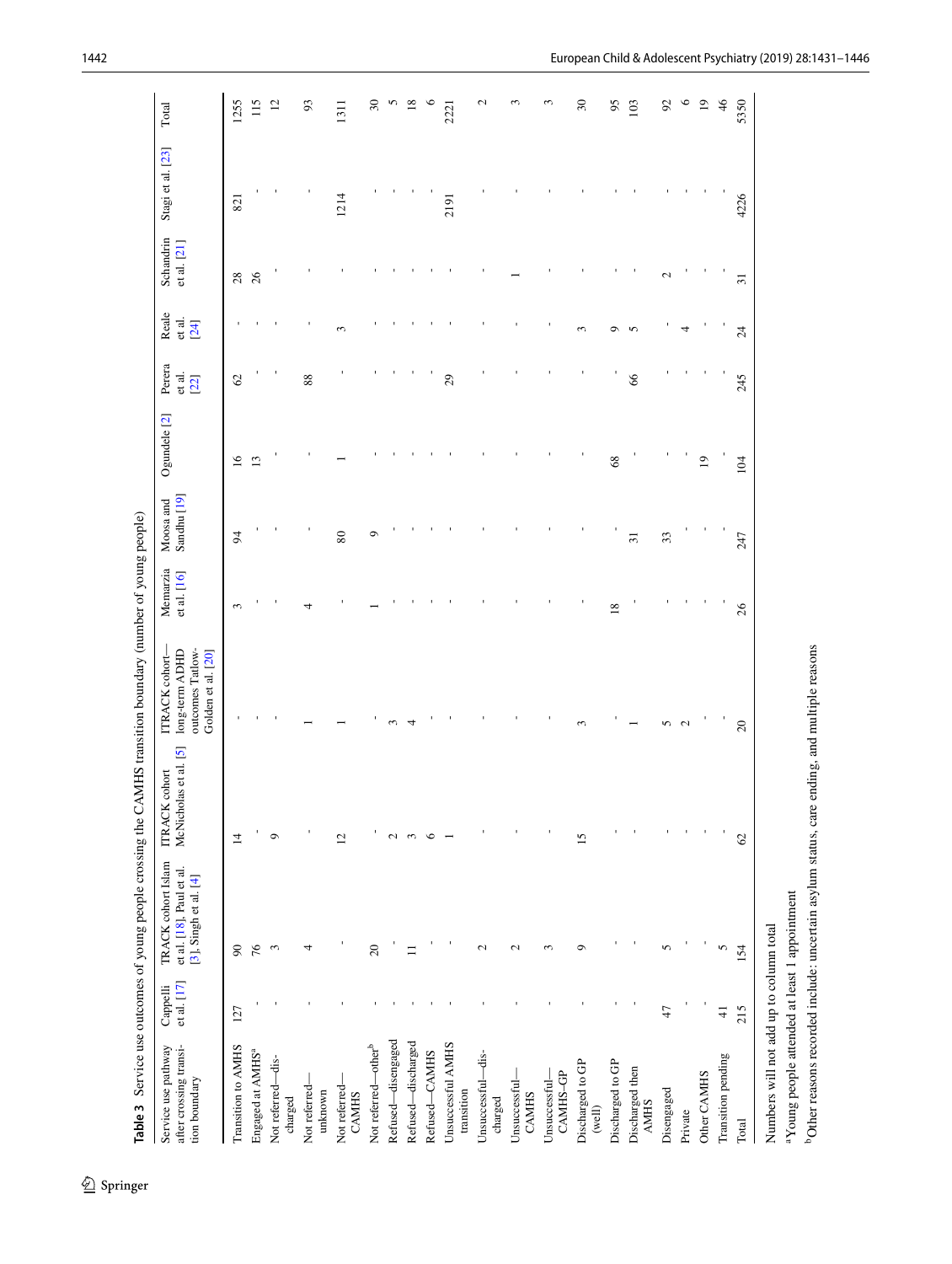Two studies [[3](#page-14-2), [5\]](#page-14-4) reported young people not being referred to AMHS, because CAMHS clinicians did not think that young people would meet the inclusion criteria or that AMHS did not have the necessary expertise. Five studies recorded unsuccessful referrals to AMHS [[5,](#page-14-4) [18,](#page-15-1) [21–](#page-15-4)[23](#page-15-6)], with percentages of referrals rejected ranging from 3 to 73%. Full details of young people's service use outcomes following reaching the upper age limit of their CAMHS service is shown in Table [3](#page-11-0).

#### **Optimal transition**

Three studies evaluated how many young people experienced optimal transition, two [[4,](#page-14-3) [21](#page-15-4)] according to the four principles of 'optimal transition' identifed by Paul et al. [\[3](#page-14-2)]. In most cases, optimal transition was not achieved, with percentages of young people having optimal transition recorded at 6% [\[16](#page-14-15)], 13% [[21](#page-15-4)], and 4% [[4\]](#page-14-3).

#### **Waiting times**

Three studies explored the average waiting times which young people experienced during their transition to AMHS [\[5,](#page-14-4) [17](#page-15-0), [21\]](#page-15-4). All found that young people experienced long delays, ranging from 55 to 110 days.

#### **AMHS engagement**

Three studies looked at engagement at AMHS following transition, the TRACK study (as reported by [\[3](#page-14-2), [4\]](#page-14-3)), Ogundele [\[2\]](#page-14-1), and Schandrin et al. [[21\]](#page-15-4). Of the 134 young people in these studies who transitioned to AMHS, 115 (86%) had at least one appointment. Rates of engagement fell further after this frst appointment, with 16% being discharged after one AMHS appointment in the TRACK study [\[4](#page-14-3)] and 55% being discharged in the 1–3 years following transition in the study by Schandrin et al. [\[21](#page-15-4)].

#### **Outcomes of young people with ADHD**

Four studies focused on young people with ADHD. One was a service evaluation following improvements to their transition process [[19](#page-15-2)], and this showed a much higher rate of transition to AMHS (38%) than the other three studies carried out in the standard care (11%). In two of the studies involving young people with ADHD, none of the cohort was transitioned to an AMHS at the CAMHS age boundary [[20,](#page-15-3) [24](#page-15-7)]. Of the young people who were discharged to their GP following cessation of care in CAMHS, one-third were then referred to an AMHS, implying that they were discharged despite having an ongoing clinical need for treatment.

## **Discussion**

The aim of this review was to synthesise the existing research on mental health and service use outcomes of young people after leaving CAMHS. Thirteen studies were included, all of which reported service use destinations of young people after leaving CAMHS. Only one study included mental health outcomes after transition; however, as these data were reported for the whole cohort which included young people leaving care, this review focuses on service use outcomes after leaving CAMHS.

The included studies show the wide range of service use destinations of young people who reach the upper age limit of CAMHS, with only around a quarter of young people continuing care in AMHS. Alternative destinations included: other CAMHS services, community-based services, private care, or transfer of care to a GP. There are a variety of diferent pathways taken by young people, and multiple changes of service are common during this transition period. A quarter of young people stayed in CAMHS despite reaching the upper age limit of that service, either due to non-referral or their referral to AMHS not being accepted. This high variability in transition outcomes refects the diferent ways which CAMHS services are funded and organised in different countries, as well as the availability of appropriate AMHS [[1,](#page-14-0) [26](#page-15-8)]. In addition to variation between countries, there was also signifcant variation in outcomes between participants studied at a national level, in the United Kingdom. These results indicate that young people receive difering quality of care depending on where they live, with diferent service models and transition boundaries.

There was also evidence to show that some young people experienced high disruption during the transition period: some were not referred onwards despite still requiring treatment when they crossed the CAMHS age boundary, whilst very few of those who did transition received optimal transitional care. This suggests that young people were poorly prepared for transition and experienced poor continuity of care, something echoed in several research studies exploring young people's experiences of transition (e.g., [[7,](#page-14-6) [25\]](#page-15-9)). Having a poor transition experience could result in poor engagement with the adult service [[11\]](#page-14-10), which is supported by the fndings in this review as studies showed the high levels of disengagement. Young people may also fnd it diffcult to engage with AMHS due to the signifcant diference in focus and culture between the two services, something which has been identifed as a potential barrier to young people's engagement in continued mental health care [\[10](#page-14-9)]. The results of this review suggest that services are not following the current guidance for the best practice, which states that transition planning should be started early and in conjunction with the young person, whilst taking into account their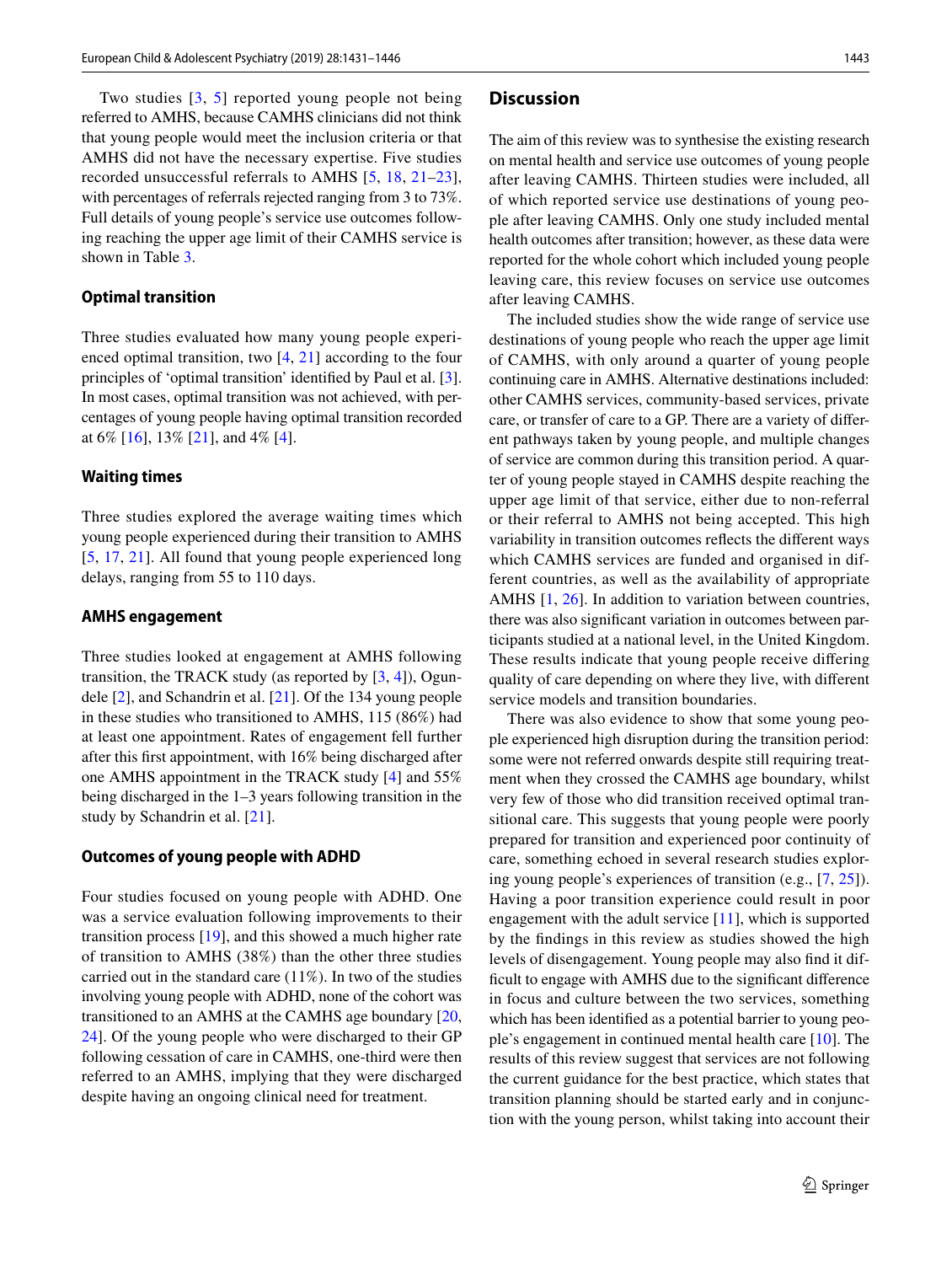need for ongoing support and at what point transition would be most appropriate [\[13](#page-14-12)]. Moving forward, services should aim to align clinical practice with the current mental health policy to provide the best possible care for young people as they reach the upper age limit of CAMHS.

Four of the included studies focused on young people with ADHD, as young people with this diagnosis are among the groups least likely to transition to AMHS [[4\]](#page-14-3). In two of these studies, none of the young people were transitioned directly to AMHS, although a minority were referred to adult services by their GP or received private care after leaving CAMHS [\[20,](#page-15-3) [24](#page-15-7)]. This could refect a lack of appropriate service provision in some areas, leaving CAMHS with no choice but to discharge the young person to their GP [\[27](#page-15-10)]. In contrast, the service improvement study by Moosa and Sandhu [[19\]](#page-15-2) reported much higher rates of transition, suggesting that AMHS will accept the referrals of young people with ADHD, providing that the transition is managed effectively.

As several young people were not transitioned directly to AMHS, but, instead, frst discharged to a GP, it can be argued that they did not receive sufficient continuity of care during their transition between services. Studies did not explore why a direct transfer of care was not made. A further clinical implication of this review is the fnding that around a quarter of young people studied remained at CAMHS, even after reaching the upper age limit for that service. In this case, CAMHS should receive the appropriate funding and resources to provide this ongoing care, without restricting their ability to accept new referrals. One way in which mental health services have responded to the need for streamlined care has been to introduce new 14–25 services, removing the traditional transition boundary at around 16–18 years of age  $[28]$  $[28]$ . The initial findings have indicated that this new service model can help to reduce the number of young people experiencing an abrupt end to their care when they reach 18 [\[29](#page-15-12)]. However, in order for these services to operate efectively, appropriate funding and resources are needed to ensure that other service users do not sufer as a result.

## **Implications for future research**

This review has also highlighted gaps in the existing research regarding service use outcomes of young people who reach the upper age limit of CAMHS, in particular longitudinal research which includes longer term outcomes in the months or years after transition. In recent years, new transition guidelines have been released; however, we are unable to fully assess what impact these guidelines have had on clinical practice due to the lack of research in this area. More longitudinal research is required to fully understand how these guidelines have been incorporated into practice and what impact they have had on the transition experiences of young people. The mental health outcomes of young people following transition are also currently unknown, something which should be made a priority in future research.

## **Strengths and limitations**

To our knowledge, this is the frst review which has systematically synthesised evidence for the service use destinations of young people after they have reached the upper age limit of CAMHS. This review has systematically collated and critically evaluated transition research from six diferent countries, giving a picture of transition outcomes across high-income countries. A particular strength of the methodology employed was the use of wide search criteria to minimise chances of missing relevant research. Searches also included grey literature and had no language restrictions. However, not all of the studies included were of a high methodological quality, and therefore, there are some limitations which should be considered during the interpretation of these results.

First, poor record keeping by the mental health services in some of the studies meant that the service use outcomes of some cases were unknown. Poor record keeping in some services also led to diferences in the selection method of cases; some used record linkage, whilst others used clinicians to retrospectively identify eligible cases as records were not available. It is possible that cases with a particularly good or bad transition were more likely to be remembered which could lead to bias in the sample. A further limitation is that some studies did not report long-term outcomes; for example, they did not show what happened to young people whose transition was recorded as 'pending', those who stayed in CAMHS, or those whose referral to AMHS was unsuccessful.

Details about a young person's mental health and illness severity were also missing from some studies. For example, not all studies evaluated ongoing clinical need at the transition boundary; in some cases, this was not mentioned, whilst, in others, having a diagnosis of mental illness was enough to imply an ongoing need. Therefore, we cannot draw frm conclusions regarding the true numbers of young people who were not transitioned to AMHS despite still being unwell and needing further care. Similarly, not all studies distinguished between young people who were discharged to their GP, because they were well and so no longer needed treatment, those discharged to GP for continued medical review, and those who were discharged to their GP, because there was no appropriate service for them to transition to.

Finally, heterogeneity between the analyses in the diferent studies meant that quantitative synthesis of results using a meta-analysis was not appropriate.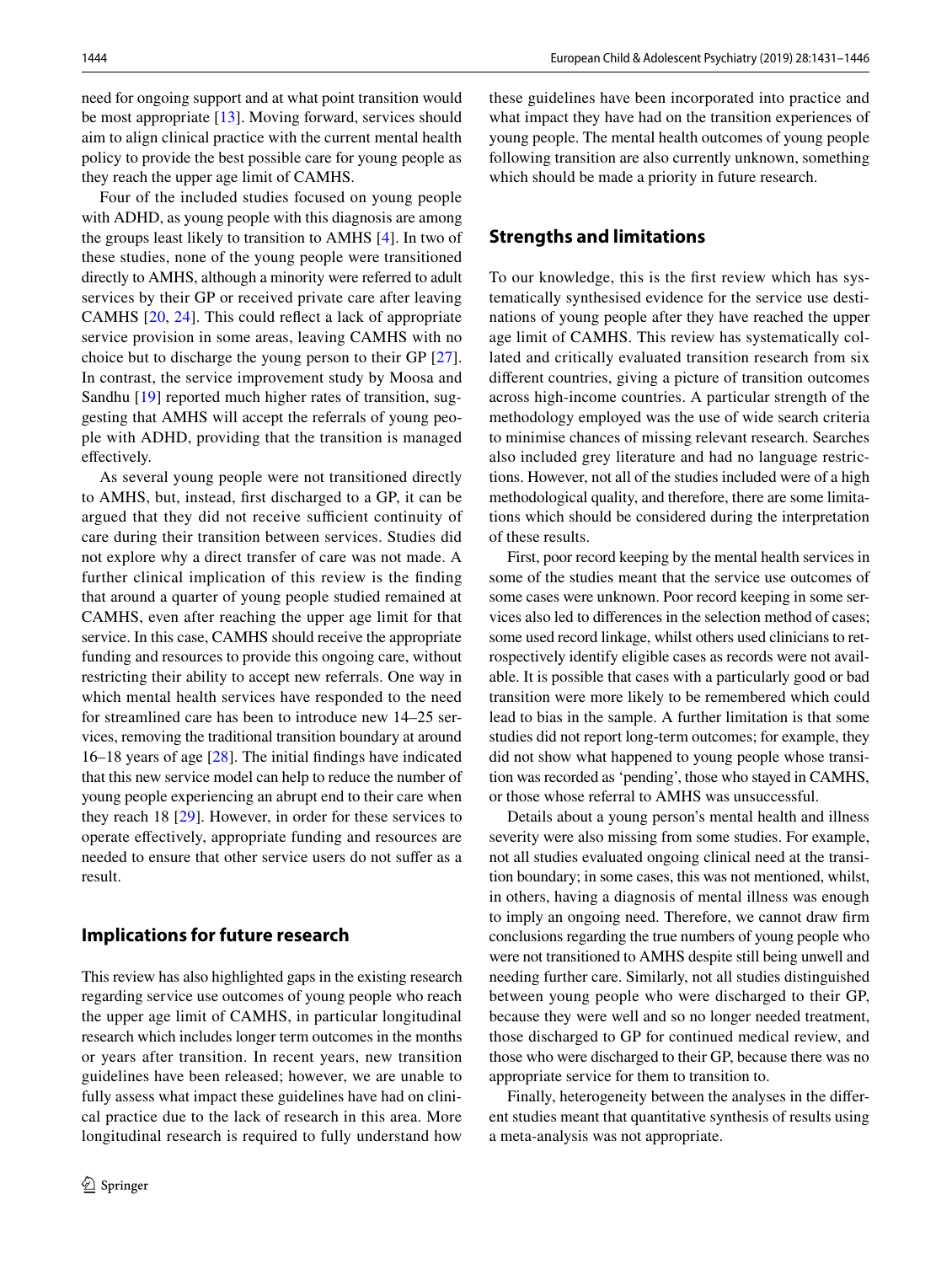## **Conclusions**

Systematic review of the literature revealed that only a quarter of young people continued to access care at AMHS after reaching the upper age limit of CAMHS. The remainders have varied service use outcomes, characterised by multiple transitions during this period. Future research should record the long-term outcomes of CAMHS leavers, both in terms of whether they continue to receive care and their mental health and functioning outcomes after transition.

**Acknowledgements** I would like to thank Frédérick Russet, Ariel Wang, and Muna Dubad for their help with the translation of some of the papers into English.

## **Compliance with ethical standards**

**Conflict of interest** On behalf of all authors, the corresponding author states that there is no confict of interest.

**Open Access** This article is distributed under the terms of the Creative Commons Attribution 4.0 International License [\(http://creativeco](http://creativecommons.org/licenses/by/4.0/) [mmons.org/licenses/by/4.0/](http://creativecommons.org/licenses/by/4.0/)), which permits unrestricted use, distribution, and reproduction in any medium, provided you give appropriate credit to the original author(s) and the source, provide a link to the Creative Commons license, and indicate if changes were made.

# **Appendix**

A breakdown of quality assessment scores for each paper Table [4](#page-14-16). The number of stars etc.

<span id="page-14-16"></span>**Table 4** The number of stars scored in each domain of the Newcastle–Ottawa scale for each included paper

| Study                                      | Selection (*/4) Compa- | rability<br>$(*/2)$ | Outcome $(*/3)$ |
|--------------------------------------------|------------------------|---------------------|-----------------|
| Cappelli et al. [17]                       | $3*$                   | $2*$                | $2*$            |
| Islam et al. $[18]$                        | $3*$                   | $2*$                | $3*$            |
| McNicholas et al. [5]                      | $3*$                   | $2*$                | $3*$            |
| Memarzia et al. $[16]$                     | 4*                     | $1*$                | $2*$            |
| Moosa and Sandhu [19]                      | $3*$                   | $2*$                | $3*$            |
| Ogundele $[2]$                             | $3*$                   | $0*$                | $3*$            |
| Paul et al. $[3]$                          | $3*$                   | $2*$                | $3*$            |
| Perera et al. [22]                         | 4*                     | $1*$                | $3*$            |
| Reale et al. [24]                          | $2*$                   | $0*$                | $1*$            |
| Schandrin et al. [21]                      | 4*                     | $0*$                | $2*$            |
| Singh et al. $[4]$                         | $3*$                   | $2*$                | $3*$            |
| Stagi et al. [23]                          | $3*$                   | $1*$                | $2*$            |
| Tatlow-Golden et al.<br>$\lceil 20 \rceil$ | $3*$                   | $2*$                | $3*$            |

#### **References**

- <span id="page-14-0"></span>1. Signorini G, Singh SP, Marsanic VB, Dieleman G, Dodig-Ćurković K, Franic T et al (2018) The interface between child/ adolescent and adult mental health services: results from a European 28-country survey. Eur Child Adolesc Psychiatry 27:501–511
- <span id="page-14-1"></span>2. Ogundele MO (2013) Transitional care to adult ADHD services in a North West England district. Clin Gov Int J 18:210–219
- <span id="page-14-2"></span>3. Paul M, Ford T, Kramer T, Islam Z, Harley K, Singh SP (2013) Transfers and transitions between child and adult mental health services. Br J Psychiatry 202:s36–s40
- <span id="page-14-3"></span>4. Singh SP, Paul M, Ford T, Kramer T, Weaver T, McLaren S et al (2010) Process, outcome and experience of transition from child to adult mental healthcare: multiperspective study. Br J Psychiatry 197:305–312
- <span id="page-14-4"></span>5. McNicholas F, Adamson M, McNamara N, Gavin B, Paul M, Ford T et al (2015) Who is in the transition gap? Transition from CAMHS to AMHS in the Republic of Ireland. Ir J Psychol Med 32:61–69
- <span id="page-14-5"></span>6. Belling R, McLaren S, Paul M, Ford T, Kramer T, Weaver T et al (2014) The effect of organisational resources and eligibility issues on transition from child and adolescent to adult mental health services. J Health Serv Res Policy 19:169–176
- <span id="page-14-6"></span>7. Dunn V (2017) Young people, mental health practitioners and researchers co-produce a Transition Preparation Programme to improve outcomes and experience for young people leaving Child and Adolescent Mental Health Services (CAMHS). BMC Health Serv Res 17:293
- <span id="page-14-7"></span>8. Vyas N, Birchwood M, Singh SP (2015) Youth services: meeting the mental health needs of adolescents. Ir J Psychol Med 32:13–19
- <span id="page-14-8"></span>9. Singh SP (2009) Transition of care from child to adult mental health services: the great divide. Curr Opin Psychiatry 22:386–390
- <span id="page-14-9"></span>10. Birchwood M, Singh SP (2013) Mental health services for young people: matching the service to the need. Br J Psychiatry Suppl 54:s1–s2
- <span id="page-14-10"></span>11. Mulvale GM, Nguyen TD, Miatello AM, Embrett MG, Wakefeld PA, Randall GE (2015) Lost in transition or translation? Care philosophies and transitions between child and youth and adult mental health services: a systematic review. J Ment Health. [https](https://doi.org/10.3109/09638237.2015.1124389) [://doi.org/10.3109/09638237.2015.1124389](https://doi.org/10.3109/09638237.2015.1124389)
- <span id="page-14-11"></span>12. Healthcare Safety Investigation Branch (2018) Investigation into the transition from child and adolescent mental health services to adult mental health services. [https://www.hsib.org.uk/investigat](https://www.hsib.org.uk/investigations-cases/transition-from-child-and-adolescent-mental-healthservices-to-adult-mental-health-services/final-report/) [ions-cases/transition-from-child-and-adolescent-mental-healt](https://www.hsib.org.uk/investigations-cases/transition-from-child-and-adolescent-mental-healthservices-to-adult-mental-health-services/final-report/) [hservices-to-adult-mental-health-services/fnal-report/](https://www.hsib.org.uk/investigations-cases/transition-from-child-and-adolescent-mental-healthservices-to-adult-mental-health-services/final-report/). Accessed 20 July 2018
- <span id="page-14-12"></span>13. NICE (2016) Transition from children's to adults' services for young people using health or social care services. National Institute for Health and Care Excellence, London
- <span id="page-14-13"></span>14. Wells G, Shea B, O'Connell D, Petersen J, Welch V, Losos M et al (2011) The Newcastle–Ottawa Scale (NOS) for assessing the quality of nonrandomized studies in meta-analyses. Department of Epidemiology and Community Medicine, University of Ottawa, Canada. University of Ottawa, Canada. [http://www.ohri.ca/progr](http://www.ohri.ca/programs/clinical_epidemiology/oxford.asp) [ams/clinical\\_epidemiology/oxford.asp.](http://www.ohri.ca/programs/clinical_epidemiology/oxford.asp) Accessed 20 Nov 2017
- <span id="page-14-14"></span>15. Popay J, Roberts H, Sowden A, Petticrew M, Arai L, Rodgers M et al (2006) Guidance on the conduct of narrative synthesis in systematic reviews. A product from the ESRC methods programme, vol 10(2.1). Lancaster University, Lancaster, pp 1018–4643
- <span id="page-14-15"></span>16. Memarzia J, St Clair MC, Owens M, Goodyer IM, Dunn VJ (2015) Adolescents leaving mental health or social care services: predictors of mental health and psychosocial outcomes one year later. BMC Health Serv Res 15:185